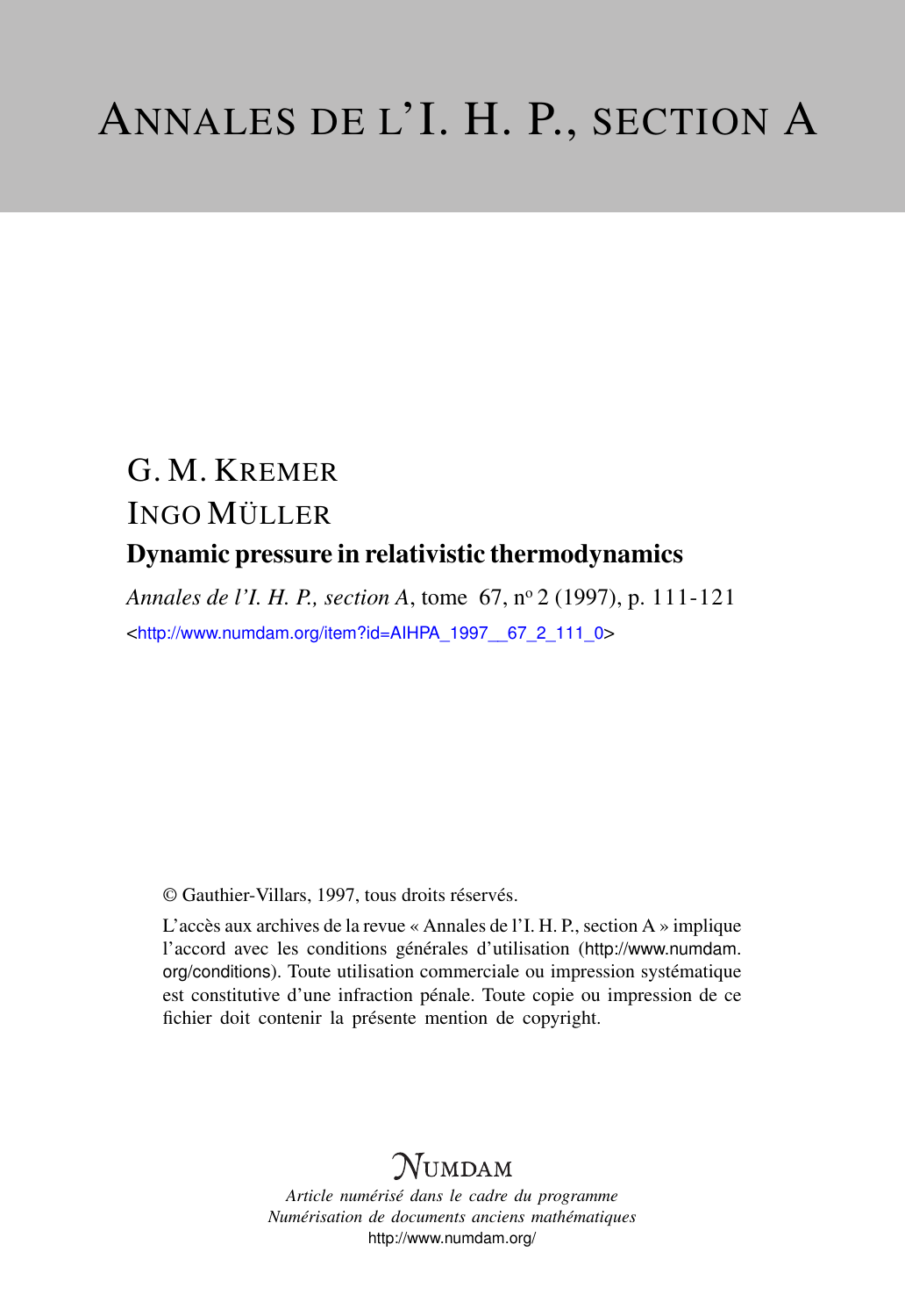Ann. Inst. Henri Poincaré,

Vol. 67, n° 2, 1997, p. 111-121.

## Dynamic pressure in relativistic thermodynamics

by

G. M. KREMER

Departamento de Física, Universidade Federal do Paraná, Caixa Postal 19081, Fax: +41 267-4236, Brazil, 81531-990 Curitiba, Brazil.

and

#### Ingo MÜLLER

FB 6 - Thermodynamik Technische Universität Berlin, Sekr. HF2, Fax: +30 314-21021, Germany, 10623 Berlin, Germany.

ABSTRACT. - While in classical monatomic ideal gases the dynamic pressure-i.e. the non-equilibrium contribution to the pressure-is equal to zero, this is not true in relativistic thermodynamics. Indeed, thermodynamics and the kinetic theory of relativistic gases indicate that there is a nonvanishing bulk viscosity (e.g. see [1], [2], [3]). However the bulk viscosity is small, of  $\mathcal{O}(\frac{1}{c^4})$  in a non-degenerate gas. We confirm this and proceed to show that there is also an  $\mathcal{O}(\frac{1}{\epsilon^2})$  contribution to the dynamic pressure due to a non-homogeneous temperature field or, equivalently, to heating. In the non-relativistic limit that new contribution is much bigger than the one due to bulk viscosity.

Key words: Bulk viscosity, dynamic pressure, relativistic thermodynamics.

RESUME. - Alors que dans un gaz monoatomique la pression dynamique, c'est-a-dire la partie de la pression due au non equilibre, est nulle, elle ne l'est plus en thermodynamique relativiste. Aussi bien la thermodynamique que la théorie cinétique des gaz relativistes indiquent qu'il existe une viscosité de volume non nulle (voir par exemple [1], [2], [3]). Cependant cette viscosité est petite, de l'ordre de  $\frac{1}{c^4}$  dans un gaz non dégénéré. Nous en donnons la confirmation et nous montrons qu'il se trouve aussi une contribution d'ordre  $\frac{1}{6}$  à la pression dynamique, contribution due

> Annales de l'Institut Henri Poincaré - Physique théorique - 0246-0211 Vol. 67/97/02/\$ 7.00/© Gauthier-Villars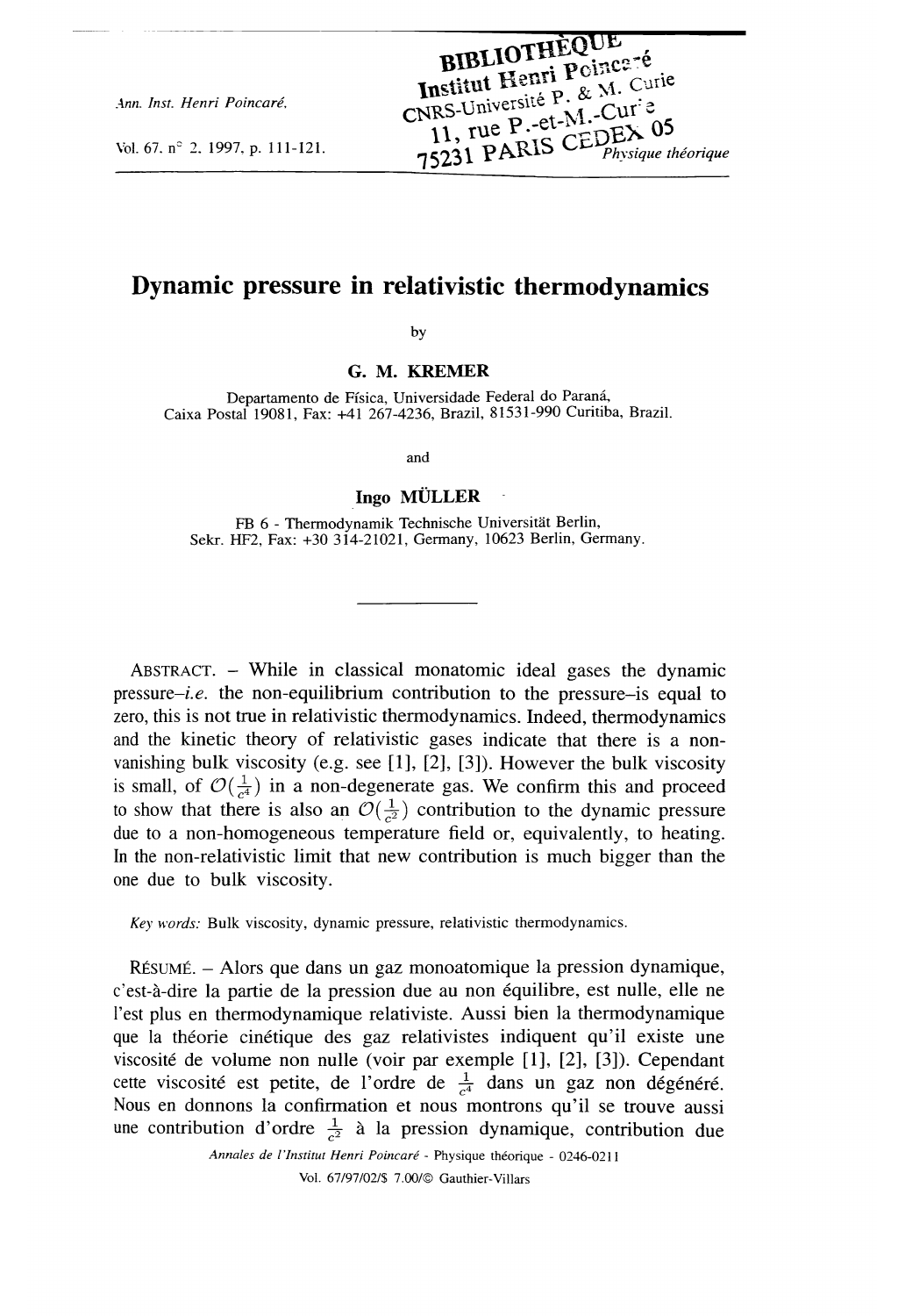a un champ de temperature non homogene ou, ce qui est equivalent. au chauffage. A la limite non relativiste cette nouvelle contribution est beaucoup plus importante que celle due a la viscosite de volume.

### 1. PREVIEW AND DISCUSSION

It has been said,-e.g. see [2], [4]-that the dynamic pressure and the associated bulk viscosity play an important role in the thermodynamics of the early universe, even though the bulk viscosity is relativistically small, of order  $\frac{1}{c^4}$ . Indeed, the kinetic theory of gases and extended thermodynamics provide the result-for  $mc^2 >> kT$ -

$$
\pi = \frac{1}{B_1^{\pi}} \frac{5}{6} n k T \left(\frac{kT}{mc^2}\right)^2 U_{,A}^A, \tag{1.1}
$$

as first approximations either of the Chapman-Enskog procedure or of the Maxwell iteration.  $U^A_{,A}$  is the divergence of the velocity field.

We show in this paper that the second approximation provides the result

$$
\pi = \frac{1}{B_1^{\pi}} \frac{5}{6} n k T \left(\frac{kT}{mc^2}\right)^2 U_{,A}^A - \frac{5}{2} \frac{1}{(B_1^{\pi})^2} \left(\frac{kT}{mc^2}\right)^2 \frac{dU_{,A}^A}{d\tau} \n- \frac{2}{3} \frac{1}{B_1^{\pi}} \left(\frac{kT}{mc^2}\right) \left(1 - \frac{1}{2} \frac{kT}{mc^2}\right) q_{,A}^A.
$$
\n(1.2)

 $q<sup>-4</sup>$  is the divergence of the heat flux.

Thus the second line-although part of the second approximation-is the leading term of relativistic order; it is  $\mathcal{O}(\frac{1}{c^2})$ , while the other terms are  $\mathcal{O}(\frac{1}{c^4})$ .  $B_1^{\pi}$  depends on the atomic interaction; it has been calculated for some interaction potentials (e.g. see [2]). In any case it does not change the relativistic order.

We conclude from (1.2) that the dynamic pressure  $\pi$  is due to expansion  $U^A_{~\cdot A}$  and heating  $q^A_{~\cdot A}$  in  $\mathcal{O}(\frac{1}{c^4})$  and  $\mathcal{O}(\frac{1}{c^2})$  respectively. Thus the heating provides the leading contribution to  $\pi$ . The strategists of the big bang might wish to know this.

Annales de l'Institut Henri Poincaré - Physique théorique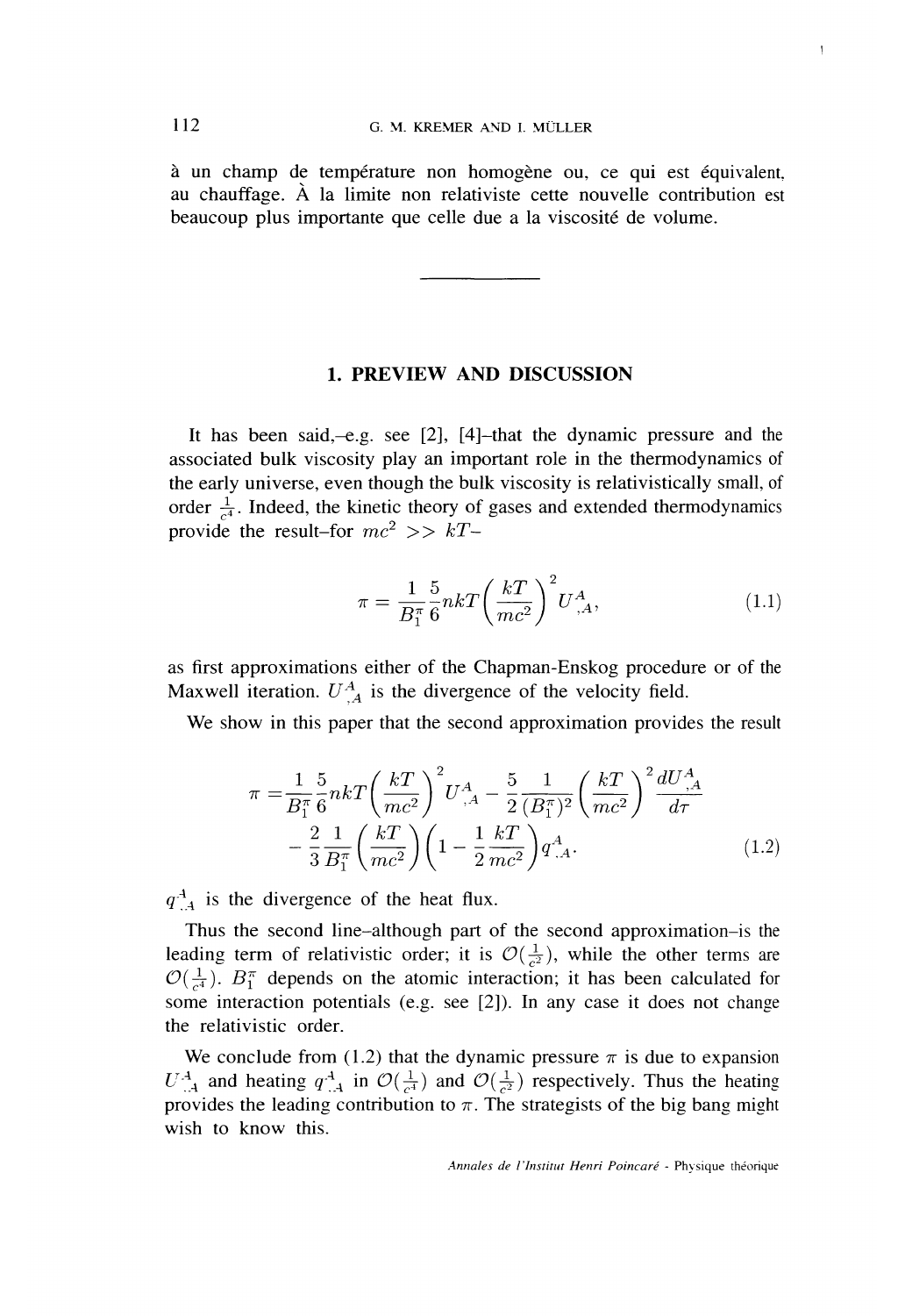## 2. A REMINDER OF RELATIVISTIC EXTENDED THERMODYNAMICS

The principal objective of relativistic extended thermodynamics is the determination of the fields  $(1)$ 

particle flux vector  $A^{A}$ ,<br>
energy-momentum tensor  $A^{AB}$ ,  $(A^{AB} = A^{BA})$  (2.1)

The necessary field equations are based upon the conservation laws of particle number and energy-momentum, viz.

$$
A_{,A}^A = 0,\t\t(2.2)_1
$$

$$
A^{AB}_{\quad \, ,B} = 0,\tag{2.2}_2
$$

and on the flux balance

$$
A^{ABC}_{,C} = I^{AB}, \t\t (I_A^A = 0, A_B^{AB} = c^2 A^A). \t\t (2.2)_3
$$

In order to close the system we need constitutive equations which in extended thermodynamics have the forms

$$
A^{ABC} = \hat{A}^{ABC} (A^M, A^{MN}),
$$
  
\n
$$
I^{AB} = \hat{I}^{AB} (A^M, A^{MN}),
$$
\n(2.3)

where  $\hat{A}$  and  $\hat{I}$  are constitutive functions depending on the nature of the gas.

If the constitutive functions are known, the set  $(2.2)$  represents a set of 14 field equations for the 14 fields  $A^A$ ,  $A^{AB}$ . Every solution of this set is a thermodynamic process.

The constitutive functions  $\hat{A}$  and  $\hat{I}$  are restricted by:

- the entropy principle,
- the principle of relativity, and
- . the principle of causality and convexity.

For a systematic exploitation of these principles we refer the reader to [5], or [3], Chapter 4. Here we only cite the results of those memoirs, which both refer to a *linear* theory; non-linear combinations of quantities that vanish in equilibrium are ignored.

<sup>&</sup>lt;sup>(1</sup>) The indices  $A, B, C, \ldots$  denote flat space-time indices and the metric tensor  $g^{AB}$  has signature  $(1, -1, -1, -1)$ .

Vol. 67, n" 2-1997.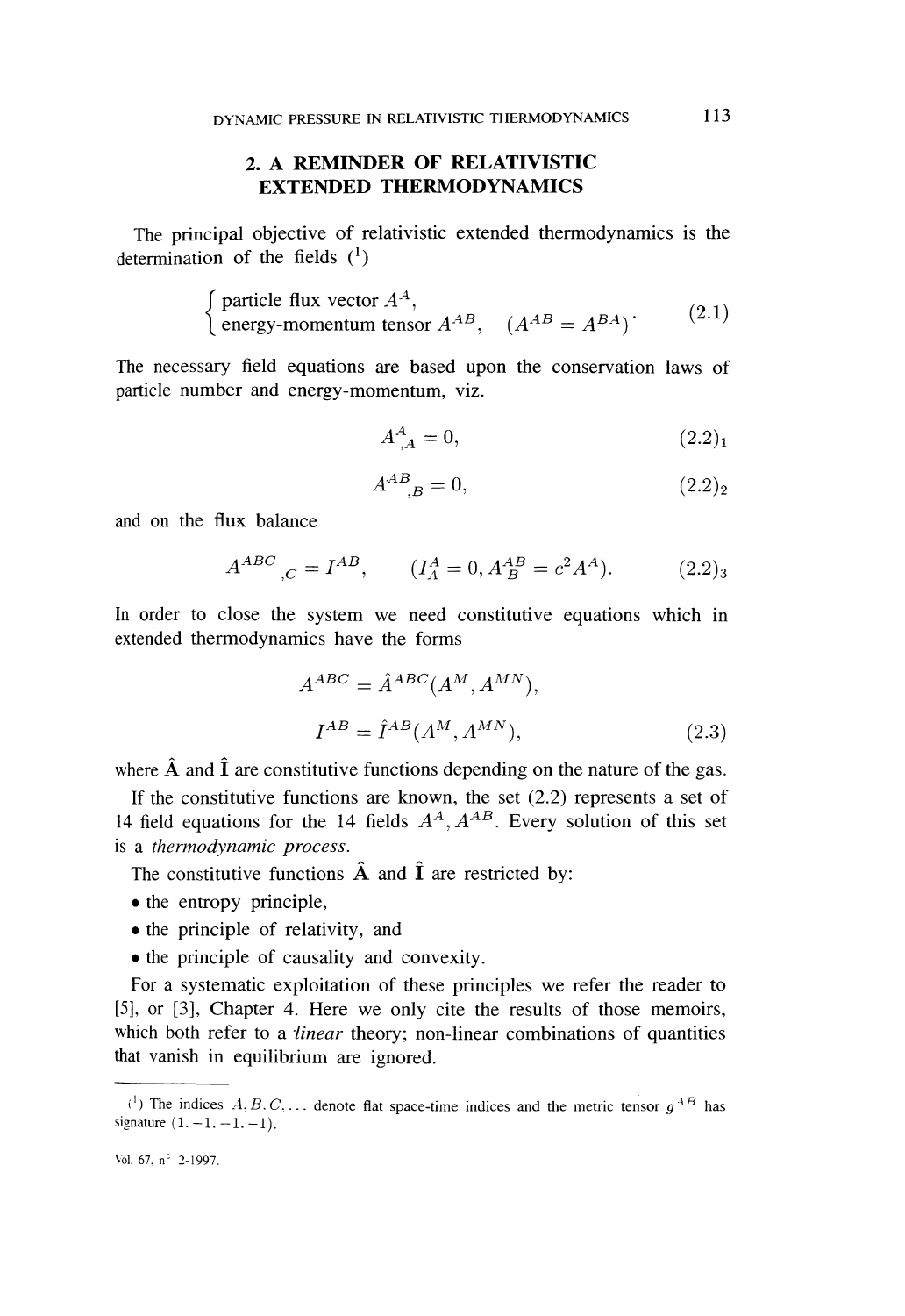In order to specify linearity we give up the elegant synthetic notation used in (2.1) through (2.3) and write  $A^A$  and  $A^{AB}$  as

$$
A^{A} = n(\alpha, T) m U^{A},
$$
  

$$
A^{AB} = t^{\langle AB \rangle} + (p(\alpha, T) + \pi) h^{AB} + \frac{1}{c^{2}} (U^{A} q^{B} + U^{B} q^{A}) + \frac{e(\alpha, T)}{c^{2}} U^{A} U^{B}. \quad (2.4)
$$

 $U^A$  is the 4-velocity and  $h^{AB}$  is defined by  $\frac{1}{c^2}U^A U^B - g^{AB}$ . This is a common decomposition in relativistic thermodynamics with

> $\int n -$  particle density, stress deviator,  $p$  – equilibrium pressure,  $\pi$  – dynamic pressure,  $q^4$  – heat flux,  $e$  – energy density.

T is the absolute temperature and  $\alpha$  is the chemical potential to within a factor  $-\frac{1}{T}$  (<sup>2</sup>). The functions  $n(\alpha, T)$ ,  $p(\alpha, T)$  and  $e(\alpha, T)$  represent the thermal and caloric equations of state of a gas, of which only  $p(\alpha, T)$  is independent, because of the thermodynamic relations

$$
nmT = -\left(\frac{\partial p}{\partial \alpha}\right)_T, \text{ and } \frac{e}{T^2} = \left(\frac{\partial}{\partial T}\left(\frac{p}{T}\right)\right)_\alpha. \tag{2.5}
$$

The state function  $p(\alpha, T)$  for relativistic gases is given by the equation (e.g. see [3], p. 87)

$$
p = e^{-\frac{m}{k}\alpha} 4\pi y m^2 c(kT)^2 K_2 \left(\frac{mc^2}{kT}\right)
$$

$$
e^{-\frac{mc^2}{kT}} y m^3 k T \left(2\pi \frac{k}{m} T\right)^{\frac{3}{2}} e^{-\frac{m}{k}\alpha - \frac{mc^2}{kT}} \left[1 + \frac{15}{8} \frac{kT}{mc^2} + \cdots\right].
$$
 (2.6)

m is the rest mass of an atom, k the Boltzmann constant and  $\upsilon$  is related to Planck constant.

The equations (2.4) imply a change of variables

from 
$$
A^A
$$
,  $A^{AB}$  to  $\alpha$ ,  $T$ ,  $U^A$ ,  $t^{\langle AB \rangle}$ ,  $\pi$ ,  $q^A$ .

Both sets contains 14 independent variables. The latter set is introduced because the last three of its entries, viz.  $t^{\langle AB \rangle}$ ,  $\pi$ , and  $q^A$  vanish in equilibrium; thus non-equilibrium terms are easy to recognize.

Annales de l'Institut Henri Poincaré - Physique théorique

 $(2)$   $\alpha$  was called fugacity in [3] and [5].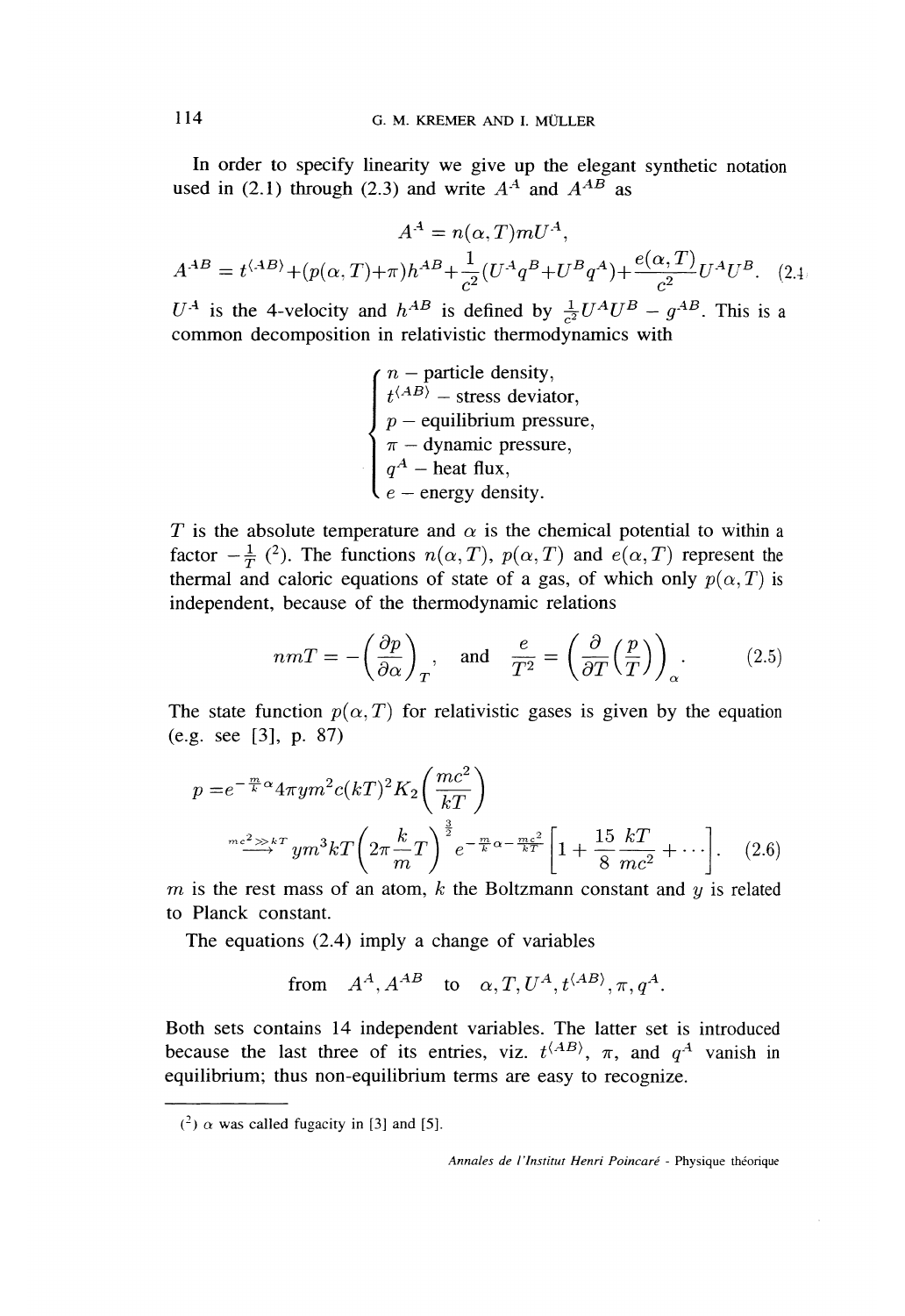In terms of the new variables the flux tensor  $A^{ABC}$  and the flux production  $I^{AB}$  are given by the linear relations

$$
A^{ABC} = (C_1^0 + C_1^{\pi} \pi) U^A U^B U^C
$$
  
+  $\frac{c^2}{6} (nm - C_1^0 - C_1^{\pi} \pi) (g^{AB} U^C + g^{BC} U^A + g^{CA} U^B)$   
+  $C_3 (g^{AB} q^C + g^{BC} q^A + g^{CA} q^B)$   
-  $\frac{6}{c^2} C_3 (U^A U^B q^C + U^B U^C q^A + U^C U^A q^B)$   
+  $C_5 (t^{(AB)} U^C + t^{(BC)} U^A + t^{(CA)} U^B),$  (2.7)

$$
I^{AB} = B_1^{\pi} \pi g^{AB} - \frac{4}{c^2} B_1^{\pi} \pi U^A U^B + B_3 t^{\langle AB \rangle} + \frac{1}{c^2} \hat{B}_4 (q^A U^B + q^B U^A).
$$
\n(2.8)

The coefficients C in (2.7) are fully determined in terms of  $p(\alpha, T)$  by the equations

$$
C_1^0 = \frac{1}{2c^2} \frac{\Gamma'_1}{T},
$$
  
\n
$$
C_1^{\pi} = -\frac{3}{c^2} \frac{1}{T} \frac{\det \begin{bmatrix} -\ddot{p} & \dot{p} - \dot{p}' & \dot{\Gamma}_1 \\ \dot{p} - \dot{p}' & p' - p'' & \Gamma'_1 - \Gamma_1 \end{bmatrix}}{\det \begin{bmatrix} -\ddot{p} & \dot{p} - \dot{p}' & \dot{\Gamma}_1 \\ \dot{p} - \dot{p}' & p' - p'' & \dot{\Gamma}_1 \\ -\ddot{p} & -p' & \frac{5}{3} \Gamma_1 \end{bmatrix}},
$$
(2.9)  
\n
$$
C_3 = -\frac{1}{2} \frac{1}{T} \frac{\det \begin{bmatrix} \dot{p} & -\dot{\Gamma}_1 \\ \Gamma_1 & \Gamma_2 \end{bmatrix}}{\det \begin{bmatrix} \dot{p} & -\dot{\Gamma}_1 \\ p' & \Gamma_1 - \Gamma'_1 \end{bmatrix}},
$$
  
\n
$$
C_5 = -\frac{1}{T} \frac{1}{2} \frac{\Gamma_2}{\Gamma_1},
$$

where  $\Gamma_1(\alpha, T)$ ,  $\Gamma_2(\alpha, T)$  are given in terms of  $p(\alpha, T)$  by  $(3)$ 

$$
\Gamma_1 = T^6 \left( -2c^2 \int \frac{\dot{p}}{T^7} dT \right), \quad \Gamma_2 = T^8 \left[ 2c^2 \int \frac{1}{T^3} \left( -2c^2 \int \frac{\ddot{p}}{T^7} dT \right) dT \right].
$$
\n(2.10)

The simbols • and ' represent derivatives with respect to  $\alpha$  and  $\ln T$ respectively.

 $\epsilon_{\rm{eff}}$ 

Vol. 67, n° 2-1997.

 $(3)$  Constants of integration have been set equal to zero, since nobody this far has found them to have physical significance.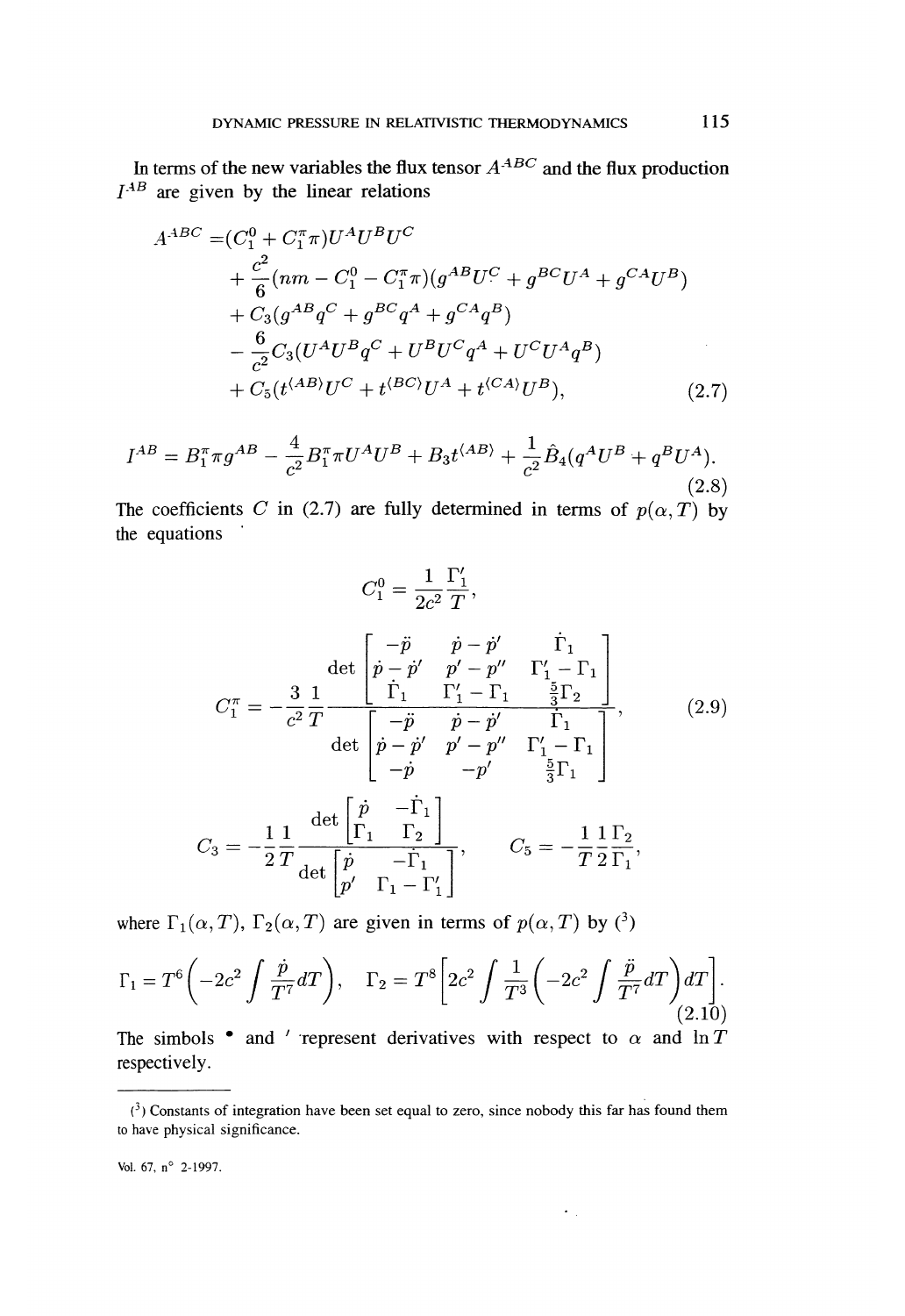The coefficients  $B$  in (2.8) are the only unknown coefficients of relativistic extended thermodynamics. They will presently be related to the transport coefficients of ordinary thermodynamics, *i.e.* shear viscosity, bulk viscosity and thermal conductivity.

This is the full picture as far as extended thermodynamics goes: Given the transport coefficients we have 14 explicit field equations from which the 14 fields

$$
\alpha, T, U^A, t^{\langle AB \rangle}, q^A, \pi
$$

may be determined as solutions of initial and boundary value problems.

However, this is not the way in which thermodynamicists are used to think. Thermodynamicists like to think of stress, heat flux and dynamic pressure as constitutive quantities for which they write "phenomenological equations", typically the equations of Fourier and Navier-Stokes for the heat flux and the stress respectively. Such phenomenological relations are contained in the equations of extended thermodynamics in an approximate way. We proceed to describe that.

## 3. THE PHENOMENOLOGICAL RELATIONS OF ORDINARY RELATIVISTIC THERMODYNAMICS

The transition from extended to ordinary relativistic thermodynamics proceeds by an iteration scheme that is akin to the Maxwell iteration of the kinetic theory of gases. We calculate the first iterate  $I^{AB^{(1)}}$  from the set of equtions (2.2) by inserting equilibrium values on their left hand sides:  $(^4)$ 

$$
A^A_{,A} = 0, \qquad A^{AB}|_{E,B} = 0, \qquad A^{ABC}|_{E,C} = I^{AB^{(1)}}.
$$
 (3.1)

Thus follows  $t^{(AB)^{(1)}}, \pi^{(1)}$ , and  $q^{A^{(1)}}$  (cf. (2.8)). The second iterate  $I^{AB^{(2)}}$ results from insertion of the first iterates on the left hand sides of (2.2). Thus

$$
A^A_{,A} = 0, \qquad A^{AB^{(1)}}_{\quad, B} = 0, \qquad A^{ABC^{(1)}}_{\quad, C} = I^{AB^{(2)}}.
$$
 (3.2)

This scheme might be repeated, but we break it off here. Infact we are following the scheme to the second order only for the dynamic pressure which is the focal point of this paper.

 $(+)$   $A^{A}$  does not need the index E-for equilibrium-, since  $A^{A} = n(\alpha, T) m U^{A}$  consists only of variables. Similary in (3.2) the index (1) need not appear on  $A<sup>A</sup>$ .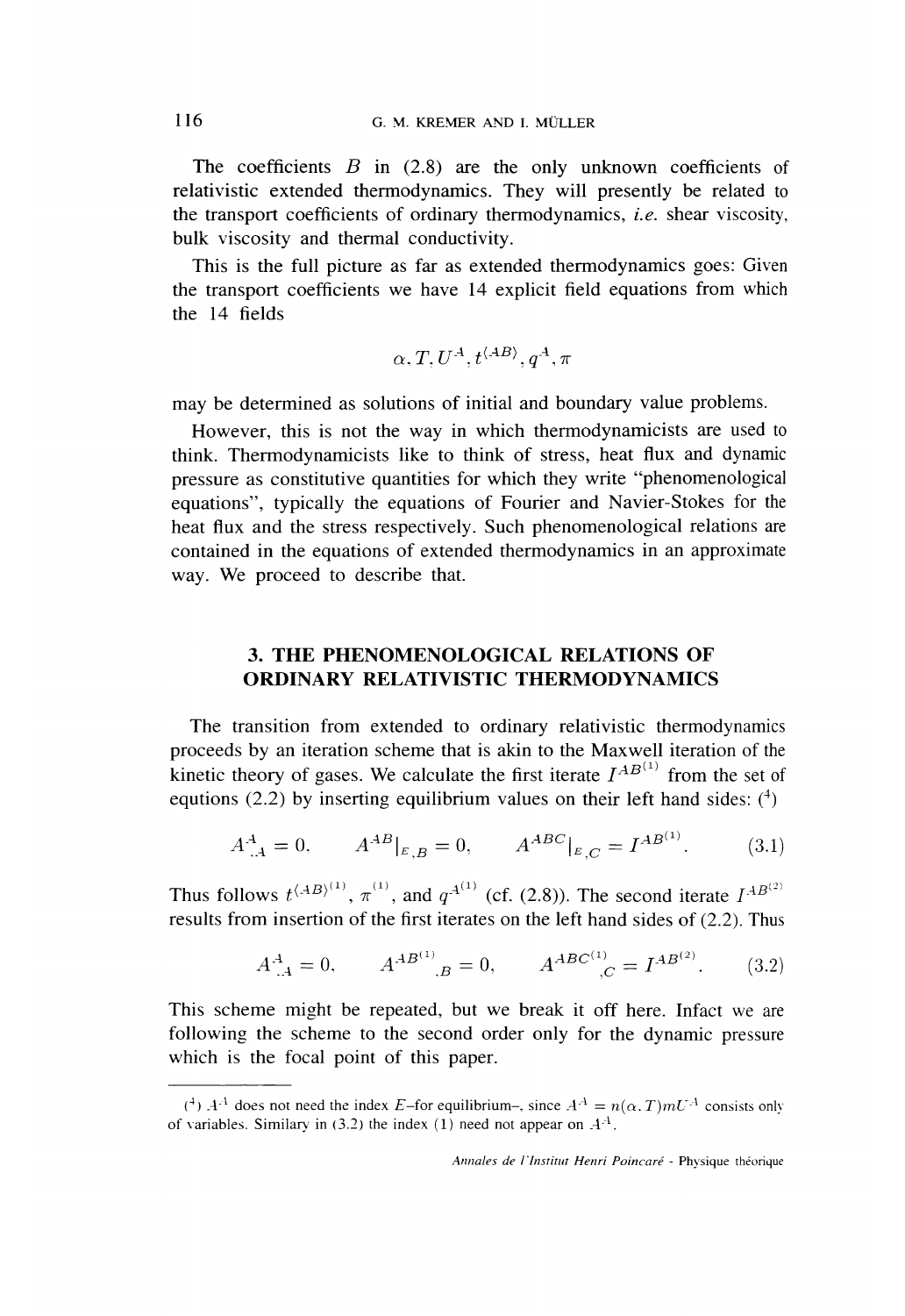With  $A^A$ ,  $A^{AB}$ ,  $A^{ABC}$  and  $I^{AB}$  given by (2.4), (2.7) and (2.8) the equations  $(3.1)$  read

$$
0 = -\ddot{p}\frac{d\alpha}{d\tau} - (\dot{p}' - \dot{p})\frac{d\ln T}{d\tau} - \dot{p}U_{,A}^{A},
$$
  
\n
$$
0 = (\dot{p}' - \dot{p})\frac{d\alpha}{d\tau} + (p'' - p')\frac{d\ln T}{d\tau} + p'U_{,A}^{A},
$$
  
\n
$$
0 = \dot{p}h_{M}^{A}\alpha_{,A} + p'h_{M}^{A}(\ln T)_{,A} - \frac{p'}{c^{2}}\frac{dU_{M}}{d\tau},
$$
  
\n
$$
-3B_{1}^{\pi}\pi^{(1)} = \frac{\dot{\Gamma}_{1}' - 3\dot{\Gamma}_{1}}{2T}\frac{d\alpha}{d\tau} + \frac{\Gamma_{1}'' - 4\Gamma_{1}' + 3\Gamma_{1}}{2T}\frac{d\ln T}{d\tau} + \frac{\Gamma_{1}' - \Gamma_{1}}{2T}U_{,A}^{A},
$$
  
\n
$$
-\frac{1}{c^{2}}\hat{B}_{4}q_{M}^{(1)} = -\frac{\dot{\Gamma}_{1}}{2T}h_{M}^{A}\alpha_{,A} - \frac{\Gamma_{1}' - \Gamma_{1}}{2T}h_{M}^{A}(\ln T)_{,A} - \frac{1}{c^{2}}\frac{\Gamma_{1}' - \Gamma_{1}}{2T}\frac{dU_{M}}{d\tau},
$$
  
\n
$$
B_{3}t_{\langle MN\rangle}^{(1)} = -\frac{\Gamma_{1}}{T}h_{M}^{B}h_{N}^{C}U_{\langle B,C\rangle}.
$$
  
\n(3.3)

The first three of these equations are used to eliminate  $\frac{d\alpha}{d\tau}$  = and  $h_{M}^{A} \alpha_{A}$  from the last three equations. Thus we obtain

$$
\pi^{^{(1)}} = -\frac{1}{2T} \frac{1}{B_1^{\pi}} \frac{\det \begin{bmatrix} -\ddot{p} & \dot{p} - \dot{p}' & \dot{\Gamma}_1 \\ \dot{p} - \dot{p}' & p' - p'' & \Gamma'_1 - \Gamma_1 \\ -\dot{p} & -p' & \frac{5}{3}\Gamma_1 \end{bmatrix}}{\det \begin{bmatrix} -\ddot{p} & \dot{p} - \dot{p}' \\ \dot{p} - \dot{p}' & p' - p'' \end{bmatrix}} \begin{bmatrix} U^A_{\ ,A} \end{bmatrix},
$$

$$
q_M^{(1)} = -\frac{1}{2T} \frac{c^2}{\hat{B}_4} \frac{\det\begin{bmatrix} \dot{p} & -\dot{\Gamma}_1 \\ p' & \Gamma_1 - \Gamma_1' \end{bmatrix}}{\dot{p}} \Bigg[ h_M^A \Big( (\ln T)_{,A} - \frac{1}{c^2} \frac{dU_A}{d\tau} \Big) \Bigg], \quad (3.4)
$$

$$
t_{\langle MN \rangle}^{(1)} = -\frac{1}{T} \frac{1}{B_3} \Gamma_1 \Big[ h_M^B h_N^C U_{\langle B, C \rangle} \Big].
$$

These equations are the relativistic analogues to the phenomenological equations of Fourier and Navier-Stokes. In the jargon of ordinary irreversible thermodynamics we may call the quantities

$$
\pi. q_M. t_{\langle MN \rangle} \quad \text{and} \quad \left[ U^A_{\ ,A} \right], \left[ h^A_M \left( (\ln T)_{,A} - \frac{1}{c^2} \frac{dU_A}{d\tau} \right) \right], \left[ h^B_M h^C_N U_{\langle B,C \rangle} \right], \tag{3.5}
$$

thermodynamic fluxes and forces respectively. The factors of proportionality between these forces and fluxes are called transport coefficients. There are

Vol. 67,  $n^{\circ}$  2-1997.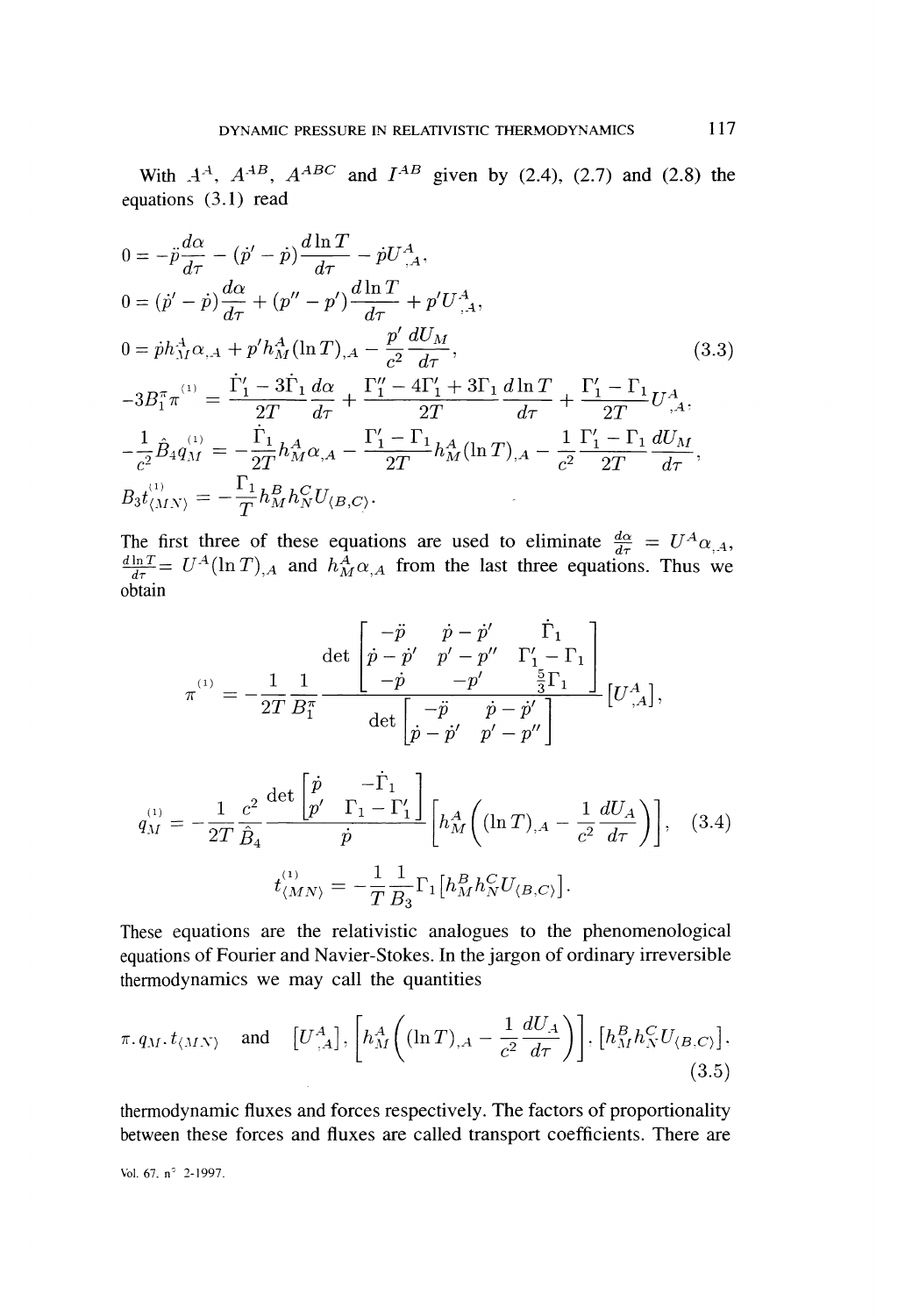three of them, viz. bulk viscosity  $\eta$ , thermal conductivity  $\kappa$  and shear viscosity  $\mu$ . We have

$$
\eta = \frac{1}{2T} \frac{1}{B_1^{\pi}} \frac{\det\begin{bmatrix} -\ddot{p} & \dot{p} - \dot{p}' & \dot{\Gamma}_1 \\ \dot{p} - \dot{p}' & p' - p'' & \Gamma'_1 - \Gamma_1 \\ -\dot{p} & -p' & \frac{5}{3}\Gamma_1 \end{bmatrix}}{\det\begin{bmatrix} -\ddot{p} & \dot{p} - \dot{p}' \\ \dot{p} - \dot{p}' & p' - p'' \end{bmatrix}} = -\frac{1}{B_1^{\pi}} \frac{5}{6} \frac{1}{c^4} \frac{nk^3 T^3}{m^2}.
$$

$$
\kappa = \frac{1}{2T^2} \frac{c^2}{\hat{B}_4} \frac{\det\begin{bmatrix} \dot{p} & -\dot{\Gamma}_1 \\ p' & \Gamma_1 - \Gamma'_1 \end{bmatrix}}{\dot{p}} = -\frac{1}{\hat{B}_4} \frac{5}{2} \frac{nk^2 T^2}{m}, \qquad (3.6)
$$

$$
\mu = -\frac{1}{2T} \frac{1}{B_3} \Gamma_1 = -\frac{1}{B_3} nkT,
$$

where the second expressions on the right hand sides result from the equation of state  $(2.6)$  in the limit of the non-relativistic gas, *i.e.* for  $mc^2 \implies kT$ .

Thus we confirm that the bulk viscosity is of  $\mathcal{O}(\frac{1}{\epsilon^4})$ . There is no reason to assume that the B's in (2.8) and (3.4), (3.6) are anything else but  $\mathcal{O}(1)$ and,- indeed- the kinetic theory of gases confirms that, e.g. see [2]. The equations (3.4), (3.6) can also be derived in the kinetic theory by either the Chapman-Enskog approximation or by the Grad approximation with subsequent application of the Maxwell iteration.

### 4. SECOND ITERATE FOR THE DYNAMIC PRESSURE

In order to calculate the second iterate of  $\pi$  we need only  $(3.2)_1$  and the time-like components of  $(3.2)_{2,3}$ , viz.

$$
0 = A^{A}_{,A},
$$
  
\n
$$
0 = A^{AB}{}_{,B}^{(1)}U_{A},
$$
  
\n
$$
-3B_{1}^{\pi}c^{2}\pi^{(2)} = A^{ABC}{}_{,C}^{(1)}U_{A}U_{B}.
$$
\n(4.1)

We focus the attention on linear terms and drop all products of derivatives of  $\alpha$ , T and  $U^A$ . Thus (4.1) reads

$$
0 = A^{A}_{.A},
$$
  
\n
$$
0 = (A^{AB^{(1)}}U_{A})_{.B} - A^{AB}|_{E}U_{B,A},
$$
  
\n
$$
-3B_{1}^{\pi}c^{2}\pi^{(2)} = (A^{ABC^{(1)}}U_{A}U_{B})_{.C} - A^{ABC}|_{E}(U_{A,C}U_{B} + U_{B,C}U_{A}).
$$
\n
$$
(4.2)
$$

Annales de l'lnstitut Henri Poincaré - Physique théorique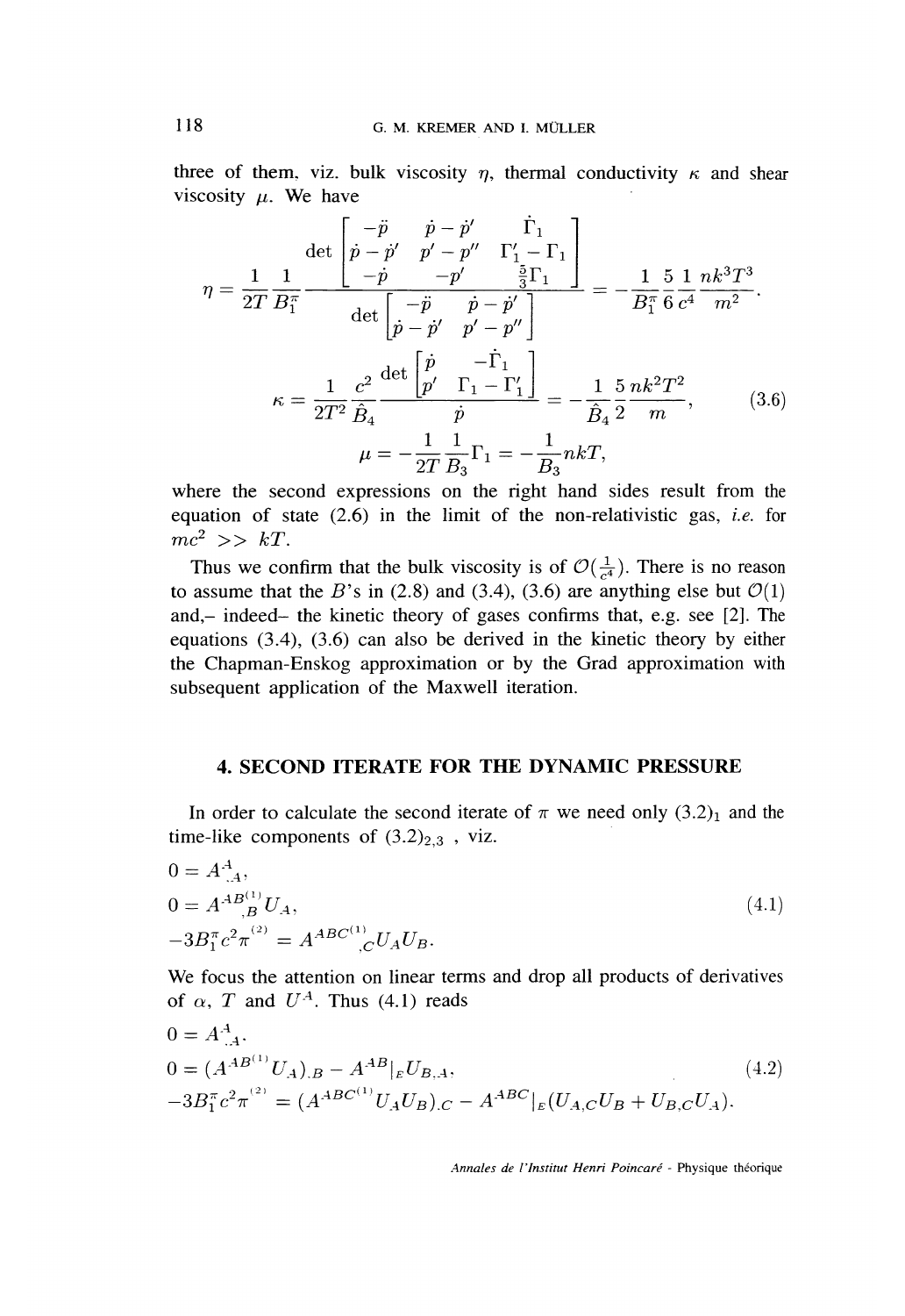or else, by (2.4), (2.7)

$$
0 = \ddot{p}\frac{d\alpha}{d\tau} + (\dot{p}' - \dot{p})\frac{d\ln T}{d\tau} + \dot{p}U_{,C}^C,
$$
  
\n
$$
-q_{,C}^{(1)} = (\dot{p}' - \dot{p})\frac{d\alpha}{d\tau} + (p'' - p')\frac{d\ln T}{d\tau} + p'U_{,A}^A,
$$
  
\n
$$
-2TB_1^{\pi} \pi^{(2)} - \frac{c^2 T}{3} C_1^{\pi} \frac{d\pi^{(1)}}{d\tau} + \frac{10T}{3} C_3 q_{,C}^{C(1)}
$$
  
\n
$$
= \dot{\Gamma}_1 \frac{d\alpha}{d\tau} + (\Gamma'_1 - \Gamma_1)\frac{d\ln T}{d\tau} + \frac{5}{3} \Gamma_1 U_{,C}^C.
$$
\n(4.3)

Hence follows by elimination of  $\frac{d\alpha}{d\tau}$  and  $\frac{d\ln T}{d\tau}$ 

$$
\pi^{^{(2)}} = -\frac{1}{2T}\frac{1}{B_1^{\pi}} \frac{\det\begin{bmatrix} -\ddot{p} & \dot{p} - \dot{p}' & \dot{\Gamma}_1 \\ \dot{p} - \dot{p}' & p' - p'' & \Gamma'_1 - \Gamma_1 \\ -\dot{p} & -p' & \frac{5}{3}\Gamma_1 \end{bmatrix}}{\det\begin{bmatrix} -\ddot{p} & \dot{p} - \dot{p}' \\ \dot{p} - \dot{p}' & p' - p'' \end{bmatrix}} \begin{bmatrix} U^C_{\ ,C} \end{bmatrix} - \\ -\left( \frac{\det\begin{bmatrix} \ddot{p} & \dot{p}' - \dot{p} \\ \dot{\Gamma}_1 & \Gamma'_1 - \Gamma_1 \end{bmatrix}}{\det\begin{bmatrix} \ddot{p} & \dot{p}' - \dot{p} \\ \dot{p}' - \dot{p} & p'' - p' \end{bmatrix}} - \frac{5}{3} \frac{\det\begin{bmatrix} \dot{p} & -\dot{\Gamma}_1 \\ \Gamma_1 & \Gamma_2 \end{bmatrix}}{\det\begin{bmatrix} \dot{p} & -\dot{\Gamma}_1 \\ p' & \Gamma_1 - \Gamma'_1 \end{bmatrix}} \right) \times
$$

$$
\times \frac{c^2}{4T^2B_1^{\pi}\hat{B}_4} \det \begin{bmatrix} \dot{p} & -\dot{\Gamma}_1 \\ p' & \Gamma_1 - \Gamma_1' \end{bmatrix} \frac{1}{\dot{p}} h^{AB} \left( (\ln T)_{,A} - \frac{1}{c^2} \frac{dU_A}{d\tau} \right)_{,B} - \det \begin{bmatrix} -\ddot{p} & \dot{p} - \dot{p}' & \dot{\Gamma}_1 \\ \dot{p} - \dot{p}' & p' - p'' & \Gamma_1' - \Gamma_1 \\ \dot{\Gamma}_1 & \Gamma_1' - \Gamma_1 & \frac{5}{3}\Gamma_2 \end{bmatrix} \frac{dU_{,A}^A}{d\tau}.
$$
 (4.4)

The first line reproduces the first iterate while the other lines represent the contributions from the second iteration. We see that the new terms are proportional to second derivatives of  $T$  and  $U^A$  and their coefficients contain squares of the  $B$ 's.

In the kinetic theory the  $B$ 's are proportional to the collision frequency of the atoms and therefore the Maxwell iteration furnishes a formal expansion in terms of powers of the flight time. This fact makes the new terms "small" compared to the first one.

Vol. 67, n° 2-1997.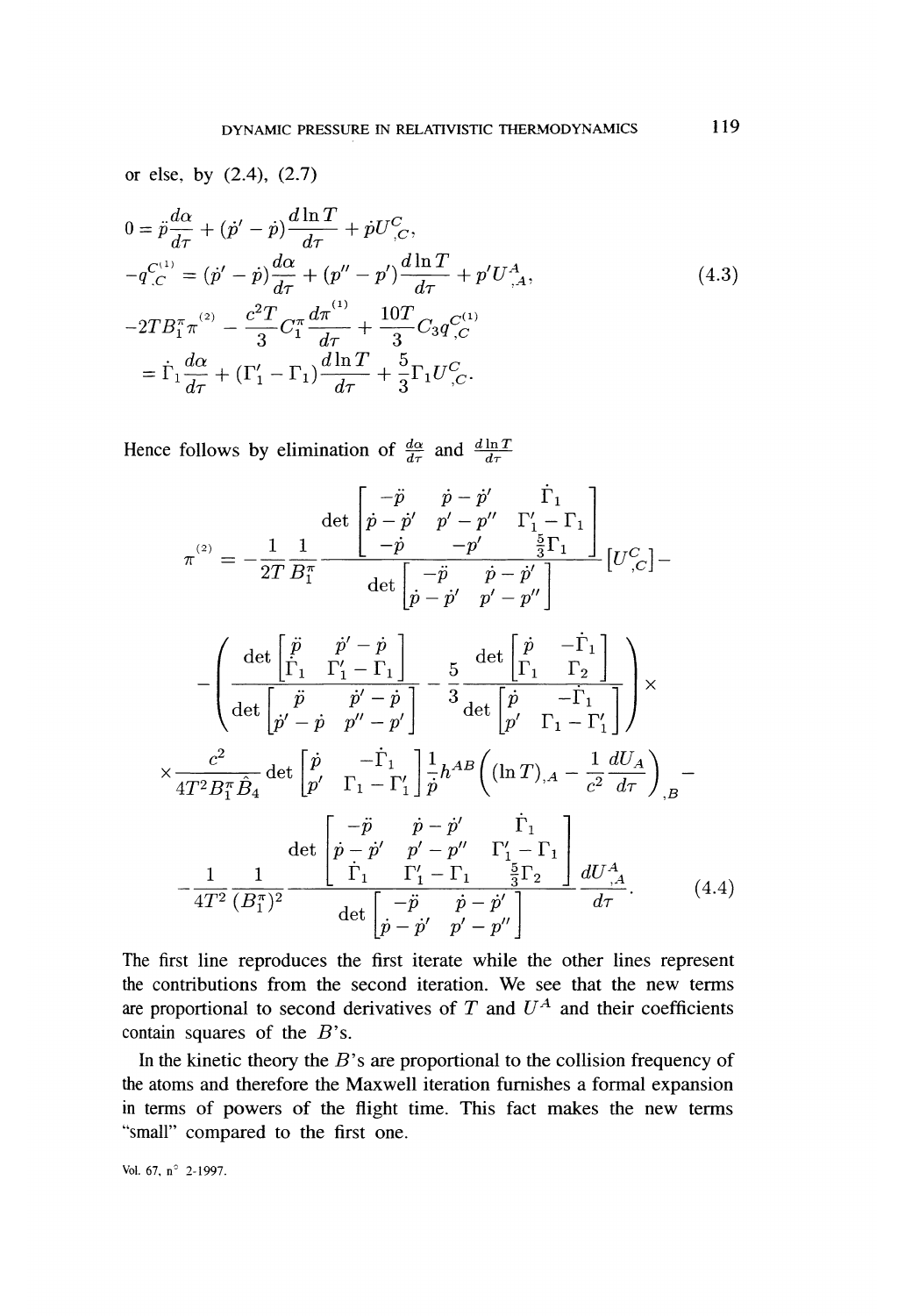However, the first term is of  $\mathcal{O}(\frac{1}{c^4})$ , cf. (3.6)<sub>1</sub> and the new terms- the second iterates- are only of  $\mathcal{O}(\frac{1}{c^2})$ , or at least this is true for the terms with the gradient of temperature. We proceed to show this.

The relativistic order, in terms of power of  $\frac{1}{62}$ , of the various terms in (4.4) may be determined by calculating the values of the determinants with the state equation (2.6) for a relativistic gas. So as to avoid complexity we show only the result for the non-relativistic gas  $mc^2 >> kT$ . It reads

$$
\pi^{(2)} = \frac{1}{B_1^{\pi}} \frac{5}{6} \frac{nk^3 T^3}{m^2} \frac{1}{c^4} U^{A}_{,A} - \frac{1}{(B_1^{\pi})^2} \frac{5}{2} \frac{nk^3 T^3}{m^2} \frac{1}{c^4} \frac{dU^{A}_{,A}}{d\tau} \n- \frac{1}{B_1^{\pi}} \frac{1}{\hat{B}_4} \frac{5}{3} \frac{nk^3 T^3}{m^2} \frac{1}{c^2} \left(1 + \frac{kT}{mc^2}\right) h^{AB} \n\times \left( (\ln T)_{,A} - \frac{1}{c^2} \frac{dU_A}{d\tau} \right)_{,B}.
$$
\n(4.5)

Therefore the leading term in the power series of  $\frac{1}{c^2}$  is given by- in the rest frame-

$$
\pi^{^{(2)}} = -\frac{1}{B_1^{\pi}} \frac{1}{\hat{B}_4} \frac{5}{3} \frac{nk^3 T^3}{m^2} \frac{1}{c^2} \Delta T = -\frac{1}{B_1^{\pi}} \frac{2}{3} \left(\frac{kT}{mc^2}\right) q^{C^{(1)}}_{,C},\tag{4.6}
$$

it is proportional to the Laplacian of temperature or to the heating  $q_C^{(1)}$ . And while this dynamic pressure is still a relativistic effect it is not as small as it is considered to be in the literature. Indeed, it is  $\mathcal{O}(\frac{1}{\epsilon^2})$  rather than  $\mathcal{O}(\frac{1}{\epsilon^4})$ !

#### ACKNOWLEDGMENT

The knowledge that the dynamic pressure  $\pi$  in extended thermodynamics is  $\mathcal{O}(\frac{1}{c^2})$  is not new. It was proved by Dreyer and Weiss [6] who showed that  $\pi$  is proportional to the non-equilibrium part of the trace of the fourth moment of the distribution function of the gas, viz.

$$
\pi = -\frac{1}{12c^2} \varrho_{ij}^{ij}|_{N_E} + \mathcal{O}\left(\frac{1}{c^4}\right). \tag{5.1}
$$

At the same time Kremer [7] showed that the first Maxwell iterate of the non-equilibrium fourth moment vanishes so that the second iterate dominates the fourth moment.

This explains why the leading relativistic order  $\mathcal{O}(\frac{1}{\epsilon^2})$  never shows up in the usual iterative schemes of kinetic theory. That fact was not fully appreciated at the time and it is only now-10 years later- that the synthesis of the results of Dreyer, Weiss and Kremer is made.